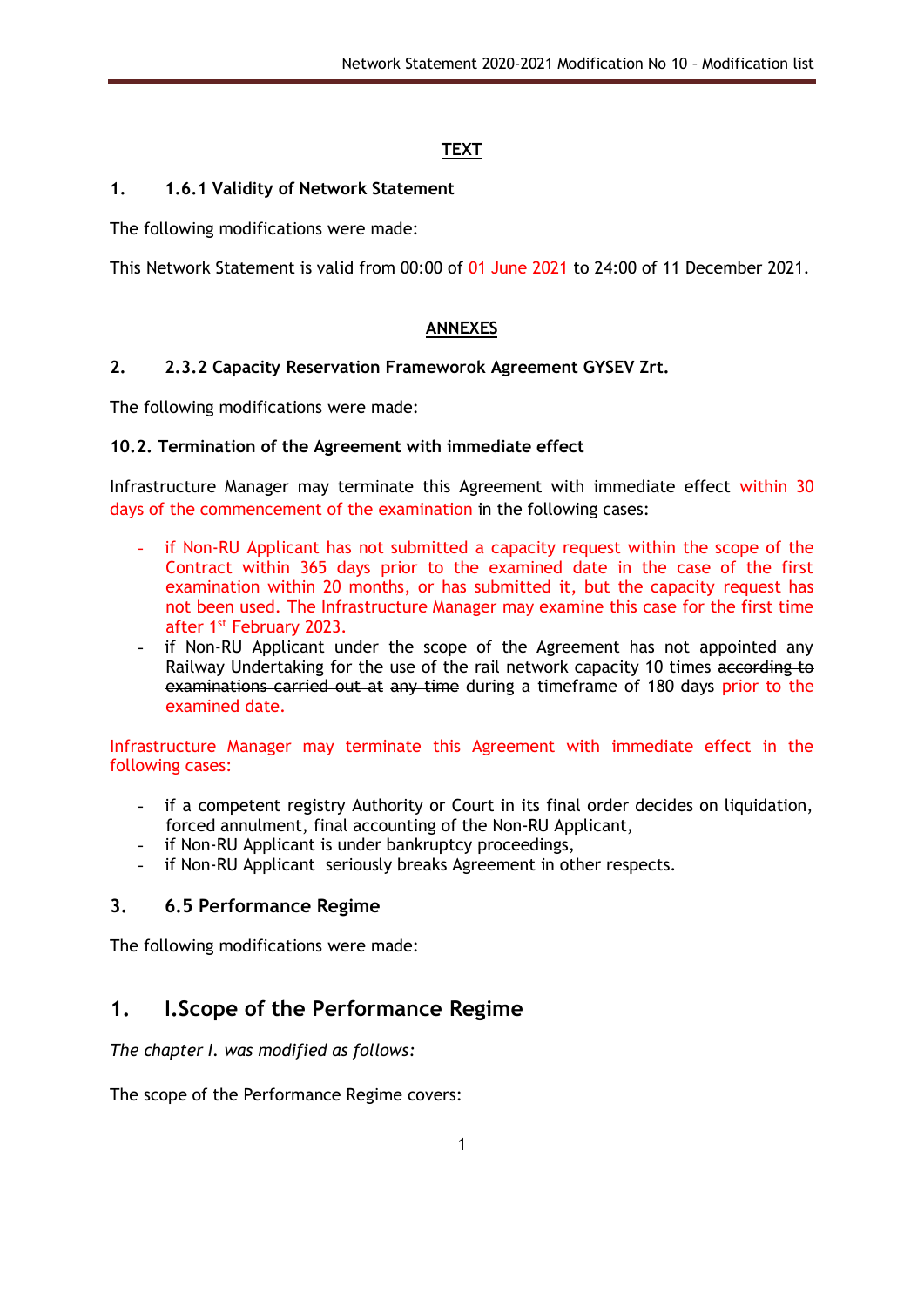*a)* railway company operating nationwide open access, not for own railway network (hereinafter referred to as infrastructure manager),

*b)* railway undertaking (RU),

*c)* non-RU applicant

*d)c)* rail regulatory body,

*e)d)* Rail Capacity Allocation Body (hereinafter referred to as VPE)

Territorial scope of the performance regime covers the nationwide open access railway networks in Hungary.

# **2. III. Principles of the Performance Regime**

*The following paragraphs were modified in the chapter:*

Provisions of the Performance Regime shall equally and non-discriminatory apply both to the applicants-RUs and infrastructure managers. General requirement of the Performance Regime is simplicity, transparency, liability, cost-efficiency, usage of measurable data, as well as it must not impose exaggerated legal and/or administrative burden either on applicants RUs or on infrastructure managers.

If the request for rail capacity is submitted by a non-RU applicant but the train path is not used, the payment obligation is imputable and compensation can be determined if they are included in the framework contract concluded as it is indicated in Paragraph 54/(4) of the Railway Act in order to ensure the basic principles set out in Paragraph 67/K. Section (3) of the Railway Act.

Performance Regime is part of the 'General Terms and Conditions for the Use of Railway Infrastructure' of the contractual connection concluded between the infrastructure manager and the applicantsRUs.

#### **3. IV.1 Incentive scheme to facilitate punctual train run**

*The following paragraphs were modified in the chapter:*

**Secondary delay:** When another train in delay causes delay to the particular running train irrespectively of the owner of the train path and the original reasons of the another train's delay. This type of delay is a consequence of constraint induced by another train.

Infrastructure Manager has only in those cases-possibility for coding a delay as a timetable compilation fault only in those cases, if the Infrastructure Manager can demonstrate that despite correct and accurate network core data, traffic management circumstances and information transmitted to VPE, delay has arisen from the improper compilation of timetable or allocation of the train path.

#### **4. IV.2. Reservation fee**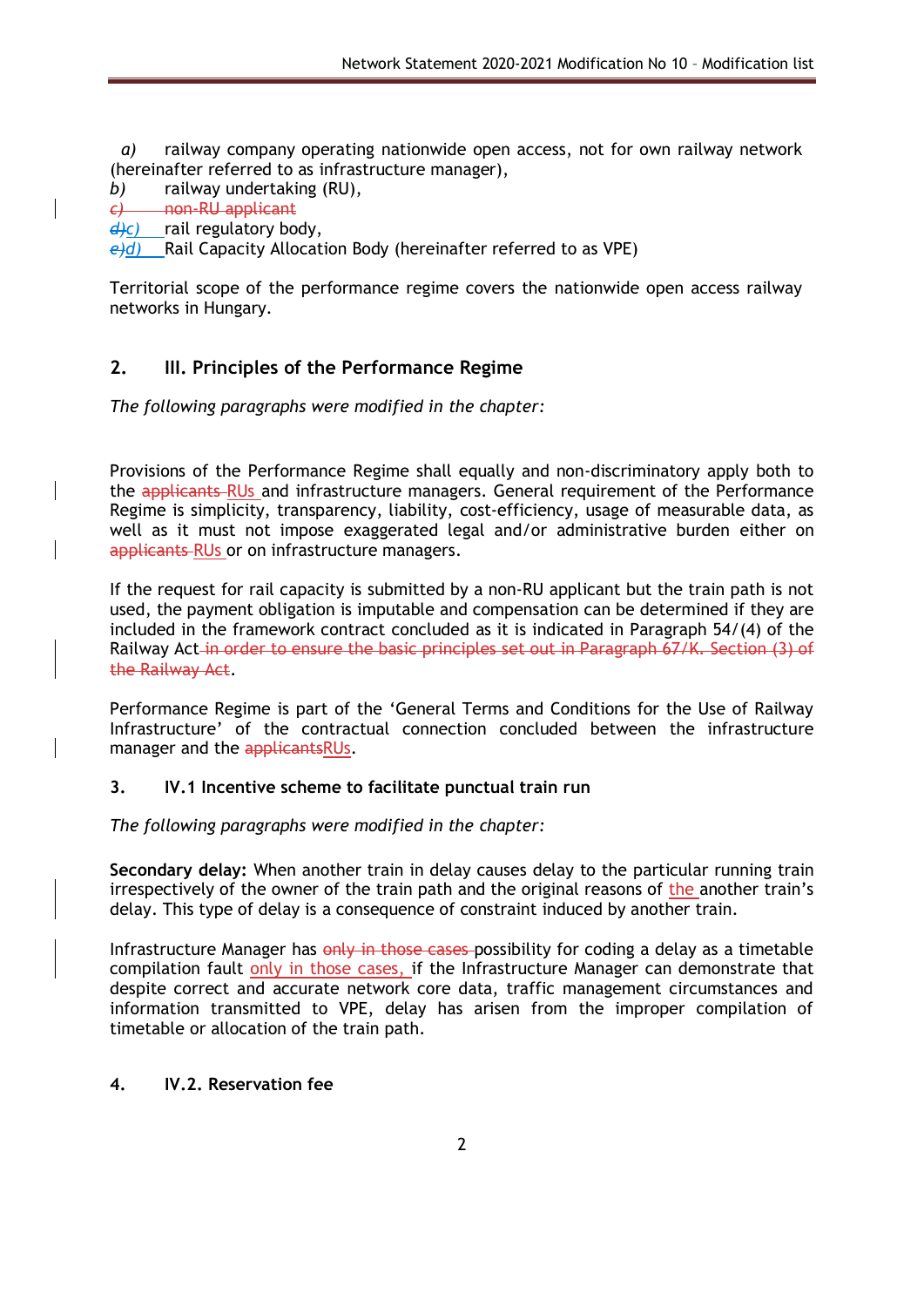The chapter was modified as follows:

The reservation fee shall be charged for those applicants RUs who regularly do not use the train paths allocated to them. The regularly unused train paths are considered as a certain ratio of the total allocated but cancelled train paths for the examined month, as well as train paths concerned in cancellation failure for the examined month.

### *5. IV.2.3 Methodology for accounting the incentive scheme*

The chapter was modified as follows:

As long as the train path request is submitted by a non-RU applicant but the allocated train path is not used, the RU applicant(s) designated in the train path order is(are) obliged to pay the reservation fee. If there is no designated RU applicant in the order or the designated RU applicant rejected the designation, the non-RU applicant is bound by the payment obligation. In case of non-RU applicant the reservation fee has to be examined in one piece, regarding the train paths allocated for the non-RU applicant, irrespectively from the number of RU applicants designated in them.

If the ratio of cancelled train paths, as well as train paths concerned in cancellation failure reaches 60% within the sum of all allocated train paths in the case of the particular RU applicant at the concerned infrastructure manager, the infrastructure managers count the reservation fee connected to the network part managed by own themselves, based on the ratio of basic service charges of concerned paths, which is determined as degree of the incentive scheme.

In case of dissolution with legal successor, or companies merge, or if the applicant RU transforms in such other way where the right of ownership - connected to the train path and service requests handled by the applicantit formerly - is designated unambiguously for another legal entity: $\frac{1}{2}$  the applicant RUit does not have to pay the reservation fee even if because of IT facilities - the applicant RU it has to cancel its train paths and service requests ordered earlier and has to withdraw the submitted demands, so that the successor can submit them again.

#### *6. IV.2.4 Procedure in exceptional cases*

The chapter was modified as follows:

In case of emergency, extreme weather conditions, or possessions for safety of operation Infrastructure Managers are entitled to withdraw train paths requested by the applicants and allocated by VPE. Withdrawal of a train path by the Infrastructure Manager due to emergency, extreme weather conditions, or possessions for safety of operation is not qualified as train path cancellation, rules of reservation fee in this case is out of scope. The same rule is to be applied in case of withdrawal initiated by Infrastructure Managers due to possession if it is implemented by VPE and not the train path owners cancel the affected train paths.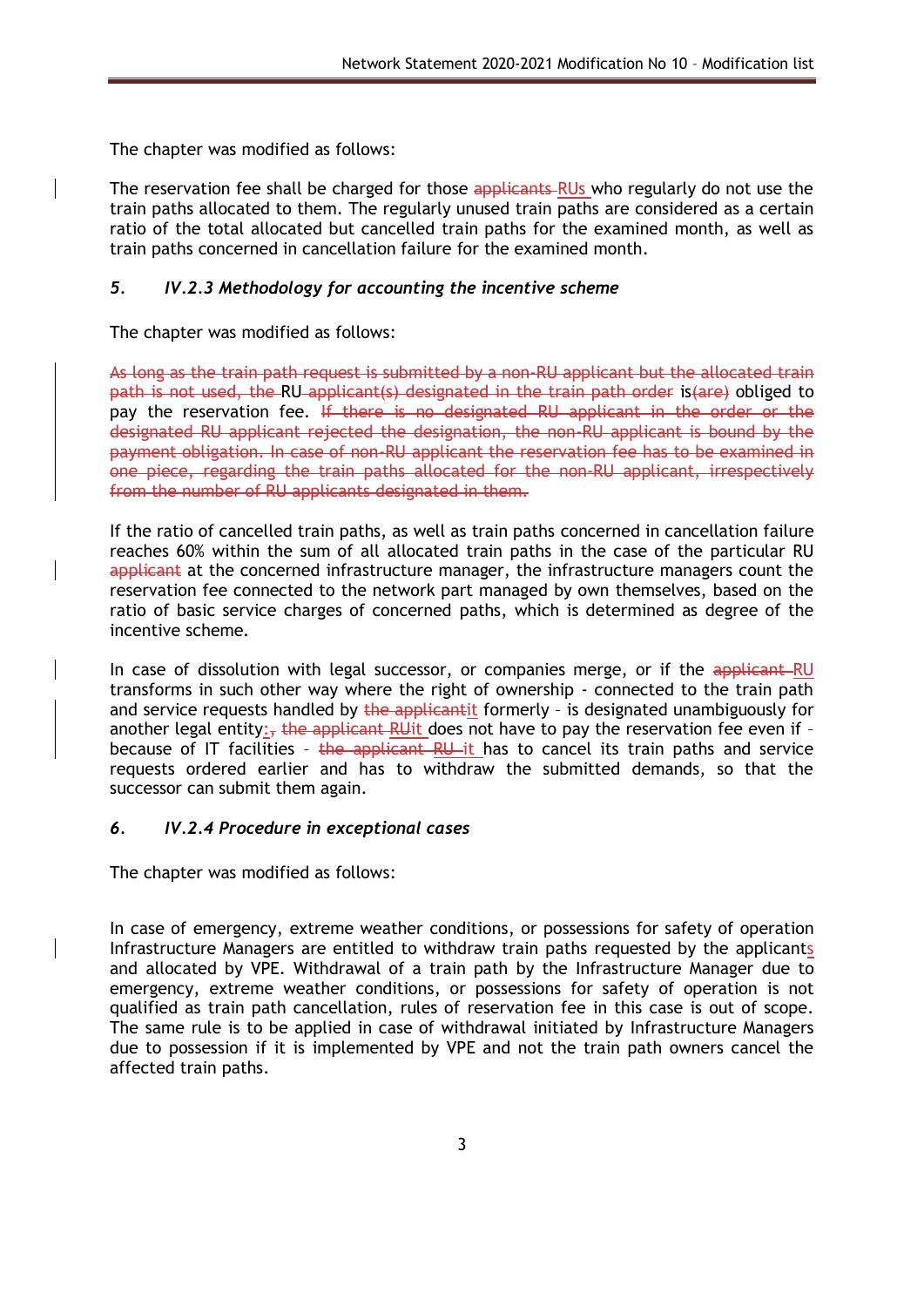# *7. IV.2.6 Hypothesis relating to the incentive*

The chapter was modified as follows:

Expectation connected to the incentive, that the applicants' RUs' cancellation ratios per infrastructure managers should not exceed 60% on yearly basis (except those special values, which have explanatory reason).

# **8. VII. Settlement of disputes, appeal**

The chapter was modified as follows:

### **VII.1 Settlement of a complaint: between the Infrastructure Manager and the applicants RUs**

Principles of disputing of data used as basis of incentive element of the Performance Regime and disputing of penalties to be paid by authorised applicantRU upon invoices prepared by the infrastructure managers on the grounds of the Performance Regime:

1) Infrastructure manager is obliged to hand over information and ensure access for railway undertakingRUs to any kind of information (basis of calculations, breaking down of the amount to be paid per train path) deriving from the application of the incentive elements of the Performance Regime as regards train paths required by authorised applicantsthem.

2) Infrastructure manager and applicant RU are obliged to agree in the network access, or equivalent contract on possibilities to be used during the settlement of complains by parties concerned (possibility of an inside view of dossiers, making remarks, debating, corrections, etc.), what obligatory procedural times can be applied for certain phases of actions, feed-backs and commenting, and also time limit must be defined beyond which parties lose the right to complain if any procedural term are qualified as a term of preclusion.

#### **9. VIII.1 Modification of the Performance Regime**

The chapter was modified as follows:

Procedure for modification regarding changes which arise from the hypothesis analysis of effects of the Performance Regime on minimising the disruptions on the railway network, or which arise from amendments to legal rules or to the Network Statement:

#### **10.IX. Examination, analysis of other impacts affecting the optimal allocation of capacity**

The chapter was modified as follows: